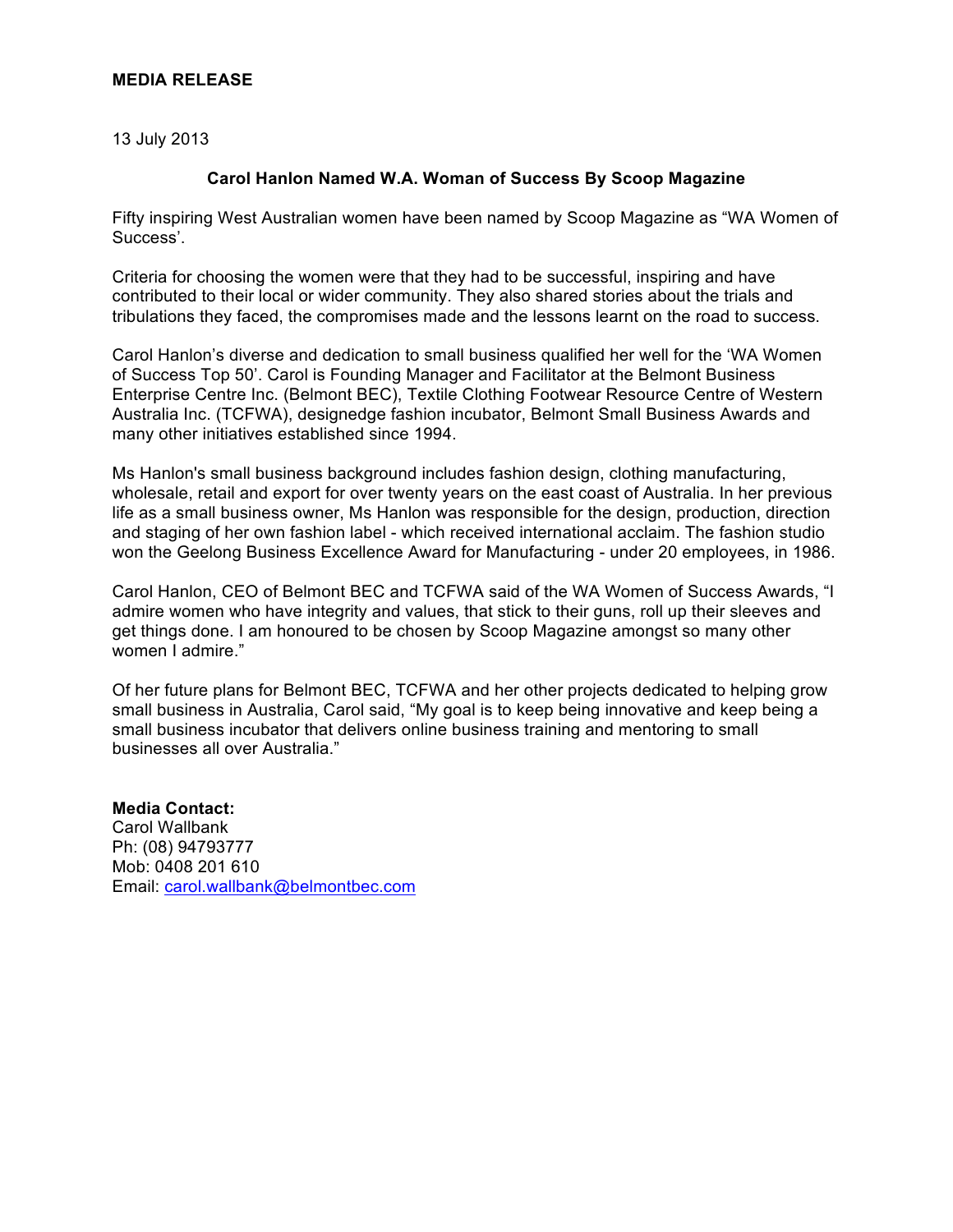# **BIO - ABOUT: MS CAROL HANLON**

#### **Current & Recent Past Appointments, Memberships –**

- Australian Government Delegate, Asia Pacific Economic Co-operation (APEC) Women in the Economy Forum, Russia • Commonwealth Foundation Delegate & 10TH Women's Ministers Affairs Meetings Observer –Themed 'Women Enterprise
- for Leadership', Dhaka, Bangladesh
- National President, Australasian Institute Enterprise Facilitators promoting professional standards in business counselling & facilitation
- United Nations Commission Status Women CSW 56 BPW International Delegate
- Graduate Australian Institute of Company Directors promoting professional standards in governance, business and organizations
- Past President, Belmont Business & Professional Women's Club enhancing the status & support to women locally & internationally
- Ambassador, Business & Professional Women's International Asia Pacific
- Asia Pacific Business Facilitation Accreditation (APEC) internationally accredited small business counsellor
- Past Councillor City of Belmont elected member local government Councillor

## **Community Awards & Recognition 1994 to 2013 (awarded to Carol and projects) –**

July 2013 – Carol featured in Permanent Impressions Exhibition 'A Celebration of Women' a portraiture project by artist Jana Vodesil-Baruffi acknowledging 50 WA Women and their contribution to society.

#### **June 2013 – Carol featured '50 Western Australian Women of Success' for achievement in business, Scoop Magazine**

March 2012: New York – Carol hosted accredited 'Empowering Creative Women' seminar NGO Forums during the United Nations – Commission on the Status of Women 56 (CSW56)

September 2011 – Carol & TCFWA Hosted the 3rd International Fashion Incubators Conference (1st was in London - 2007, 2nd in Atlanta USA - 2009)

March 2011: New York – Carol presented 2 Sessions at the NGO Forums of the United Nations – Commission on the Status of Women (CSW55)

#### **March 2011 – The Inaugural Western Australian Women's Hall of Fame - Carol inducted as one of WA's top 100 women: 100th Anniversary of International Women's Day**

2008 & 2004 – Best National Manager Award: Business Enterprise Centres Australia

#### **2007 – Carol named in -100 Champions of Western Australian – WA Week List**

- 2010 City of Perth Convention Scholarship Award
- 2007 Belmont Business & Professional Women's Club: Most Inspirational Member

#### **2006 - WA Citizen of Year Awards – Commerce & Industry Category, Finalist**

- 2004 WA Small Business Minister Certificate 10 years of service to Small Business
- 2001 National Community Link Volunteer Awards Certificate of Commendation
- 2000 Australian Micro Small Business Awards Certificate of Recognition
- 1999 City of Belmont Opportunity Award Contribution to Small Business, Belmont BEC
- 1998 Telstra Business Women's Award Public Sector, Finalist
- 1998 Community Services Industry Awards Focus on Innovation, Belmont Clothes Library Finalist
- 1994 Department of Commerce & Trade Certificate of Recognition
- 1986 Geelong Business Excellence Award for Manufacturing

### **Past & Current Community Projects – established by Carol - Current from 1994**

**TCF Australia ONLINE Energy Efficiency Training & Mentoring Project –** providing green fashion sustainability, energy efficient supply chain linkages and global eco trends and opportunities, 2012-2015

**MY Business Incubator**, ONLINE support to small business across Western Australia, 2013-2014

**BPW Business Incubator,** Founder and Project Manager, ONLINE support to women in business nationally, 2013-2014 **UN Commission Status Women 56, New York, NGO Events** – Empowering Creative Rural Women through Enterprise development and global fashion opportunities 2012

**MY Business Incubator Natural Disaster Assistance Training & Mentoring Project** – providing support to small business suffering natural disasters 2011-2012

**Conference Convenor – 3rd International Fashion Incubator Conference**, Perth, September 2011

**TCF Australia Online Training & Mentoring Project** – co-ordinating eCommerce training & mentoring nationally 2010 – 2011 **Past Chair, Belmont Community Bank Project** – establishing Belmont Community Bank Project 2010-2011

**Conference Convenor, National Small Business Development Conference,** Perth, October 2007

**Designedge Training & Mentoring project** – assists fashion & jewellery designers re business and e-commerce 2007-2008 **Multicultural Women's Sewing Project –** assisting women to start a home based sewing business - 2007 to current